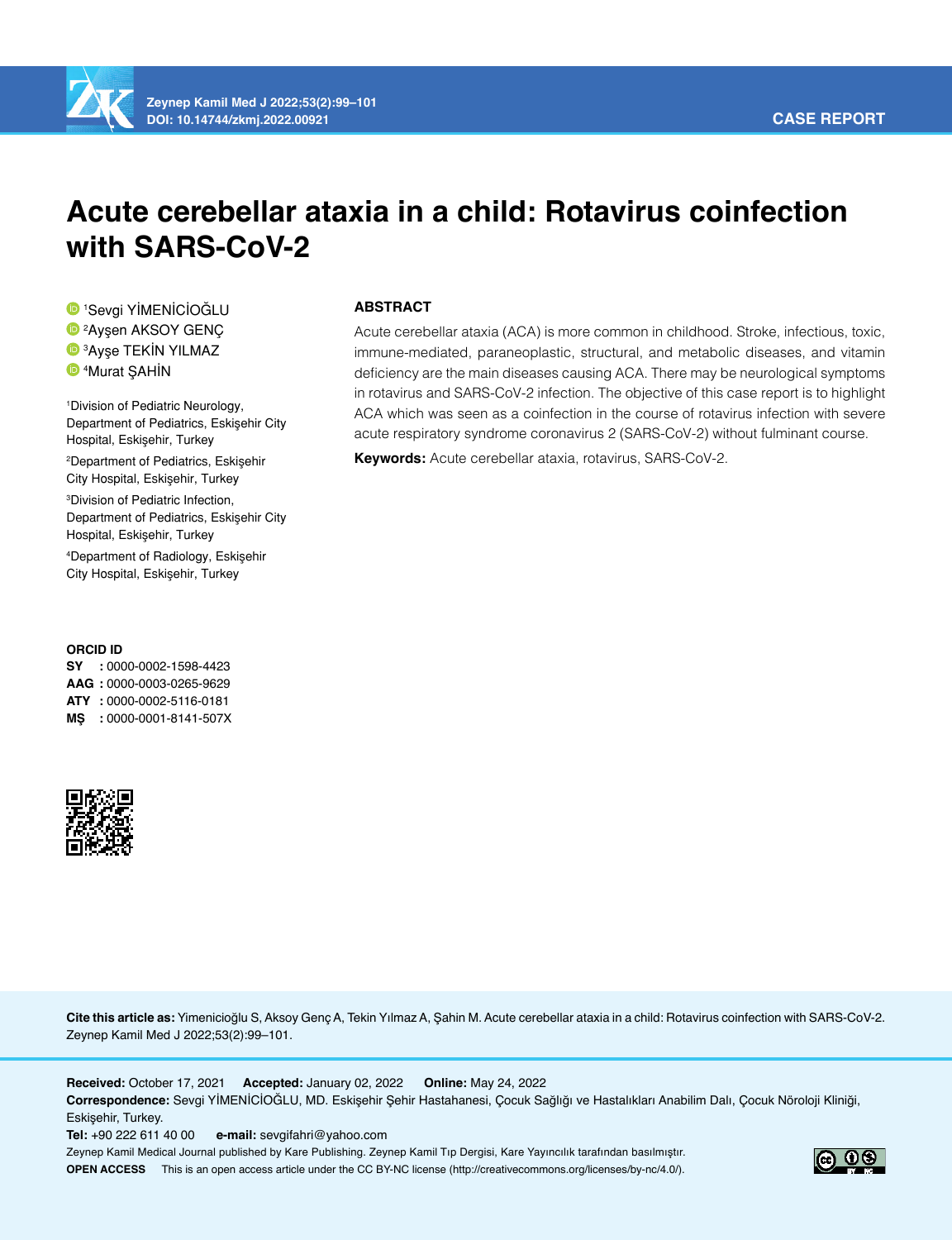### **INTRODUCTION**

Ataxia is impaired coordination of motor activity with an inability to ambulate. Ataxia manifests as an ataxic gait often described as a "wide-based gait" with "truncal instability." Young children may refuse to ambulate.<sup>[1,2]</sup> Acute cerebellar ataxia (ACA) is a syndrome that occurs in less than 72 h, in previously healthy subjects. The main groups of diseases that may cause acute ataxia are stroke, infectious, toxic, immune-mediated, paraneoplastic, vitamin deficiency, structural lesions, and metabolic diseases.<sup>[1]</sup> The most frequent cause of ACA is infections in childhood.<sup>[1,2]</sup> It results from cerebellar immune-mediated inflammation during or after infectious processes, or after vaccination.<sup>[1]</sup> Epstein–Barr virus, influenza A and B, mumps, varicella-zoster, Coxsackie virus, rotavirus, echovirus, and mycoplasma are common agents causing ACA.[1] Both rotavirus and coronavirus have neurotrophic features. They may cause central nervous system (CNS) symptoms.<sup>[3,4]</sup>

Previously, ACA with SARS-CoV-2 was reported. Also, some cases of coinfections of respiratory pathogens with SARS-CoV-2 have been reported.<sup>[5]</sup> Copathogens of SARS-CoV-2 constitute viruses such as influenza, rhinovirus/enterovirus, parainfluenza, metapneumovirus, influenza B virus, and human immunodeficiency virus.[5] The main purpose of this case presentation is to emphasize the rotavirus coinfection with SARS-CoV-2 without a fulminant course, and coinfections of SARS-CoV-2 with rotavirus have not been reported earlier.

### **CASE REPORT**

A 2-year-old girl was admitted to the hospital with vomiting and diarrhea. The symptoms had begun 2 days before admission. Based on the characteristic symptoms and a positive stool rotavirus antigen test, rotavirus gastroenteritis has been diagnosed. The patient was the fourth child of consanguineous parents with an uneventful birth. She had a febrile convulsion 1 year ago. On the third day of admission, diarrhea had passed. She had a tendency to sleep, and an unsteady gait while standing still. She had a temperature of 37.3°C, a blood pressure of 80/60 mmHg, a pulse rate of 90 beats/min, and a respiratory rate of 20 min<sup>-1</sup>. A physical examination revealed no lateralization or neck stiffness. She had nystagmus. She had head titubation, trunk sway, and a staggering gait with impaired tandem. She had intention tremors while she wanted to take something or hold something. She had dysmetria. She could not obey the explanations for dysdiadochokinesia and ataxia during walking. Deep tendon reflexes were normal. The mother reported the contact of the patient with a SARS-CoV-2 PCR positive relative. A nasopharyngeal swab revealed a positive SARS-CoV-2 reverse transcriptase PCR. The patient's kidney function tests and electrolyte values were within the normal range. C-reactive protein was determined to be 0.1 mg/L. Metabolic screening tests including urinary organic acid, ammonia, lactate, pyruvate, and tandem mass spectrometry (including amino acid metabolism, fatty acid oxidation, organic acid metabolism, and carnitine metabolism disorders) were normal. Parental consent did not permit lumbar puncture. Brain magnetic resonance imaging (MRI), magnetic resonance angiography, and diffusion-weighted images were normal. We diagnosed ACA due to rotavirus coinfection with SARS-CoV-2 based on the clinical findings, a positive rotavirus

antigen test in stool, and a positive SARS-CoV-2 PCR test. The patient was hydrated. Trunk sway disappeared within 3 days, and then dysmetria resolved. She did not have a fulminant course. There was no need for corticosteroids or intravenous immunoglobulin. She recovered within 1 week. She was released with no further treatment.

## **DISCUSSION**

ACA is a syndrome that occurs in previously well children, often presenting as a postinfectious disorder.<sup>[1]</sup> In our case, the patient had an existing rotavirus infection. Clinical findings related to ACA have emerged during rotavirus infection without any respiratory symptoms. Formerly, Tomar et al.<sup>[6]</sup> reported a 13-year-old male child initially having classical symptoms of COVID-19 and developing cerebellar ataxia with normal brain MRI findings. Sharma et al.<sup>[7]</sup> reported a 12-year-old boy and a 10-year-old boy with moderate to severe acute cerebellitis as a rare presentation of COVID-19 with cerebellar symptoms. Rotavirus coinfection with SARS-CoV-2 has not been reported earlier.

Concurrent infection that occurs with an existing infection is referred to as coinfection. In the review of the literature, it was found that rotavirus and SARS-CoV-2 reside and multiply in the mucosa of the upper respiratory and digestive tracts, and both cause upper respiratory tract infections and gastrointestinal tract infections.[8]

Coronavirus rarely causes acute gastroenteritis in infants.[8] Lung epithelial cells and enterocytes in the gastrointestinal tract express the receptor protein ACE2, which SARS-CoV-2 uses to enter cells.<sup>[9]</sup> Rotavirus causes acute gastroenteritis in young children.[9] Acute rotavirus gastroenteritis results in various frequencies of CNS involvement, including meningitis, encephalitis, convulsions, encephalopathy, central pontine myelinolysis, and Guillain–Barre syndrome.[3,10] Rotavirus is a neurotropic virus, and its direct invasion cannot be proven.[10] Rotavirus may be a possible cause of ACA. Most patients with CNS involvement have a complete recovery; a small number of patients may sustain sequels or die.<sup>[10]</sup>

SARS-CoV-2 has neurotropic features and can lead to neurologic consequences. The mechanism of neuroinvasion is still incompletely known.[4] Headache, tiredness, walking disturbance, cerebral hemorrhage, and cerebral infarction are neurologic manifestations.[11] ACA due to infection is more common in children and young adults. Nystagmus and dysmetria are the most commonly associated neurologic findings. Gait recovery takes less than 14 days on average. It is a self-limiting disease. If there is an atypical presentation or if there is no improvement after 1–2 weeks, clinicians should consider imaging studies.<sup>[12]</sup> This pure cerebellar syndrome may have normal or abnormal brain MRI findings at the onset. Some have T1 sequence abnormalities.<sup>[1,10]</sup> Povlow and Auerbach<sup>[13]</sup> diagnosed a 30-year-old patient with isolated cerebellar symptoms during SARS-CoV-2 infection without MRI findings. Sharma et al.<sup>[7]</sup> described two cases presenting as acute fulminant cerebellitis showing confluent cerebellar hyperintensity with compression of the fourth ventricle and mild ventricular prominence (after external ventricular drain placement) with T2 images in the first patient, confluent cerebellar involvement and compression of the fourth ventricle, and patchy folial enhancement with contrast-enhanced T1 image in the second.[7]